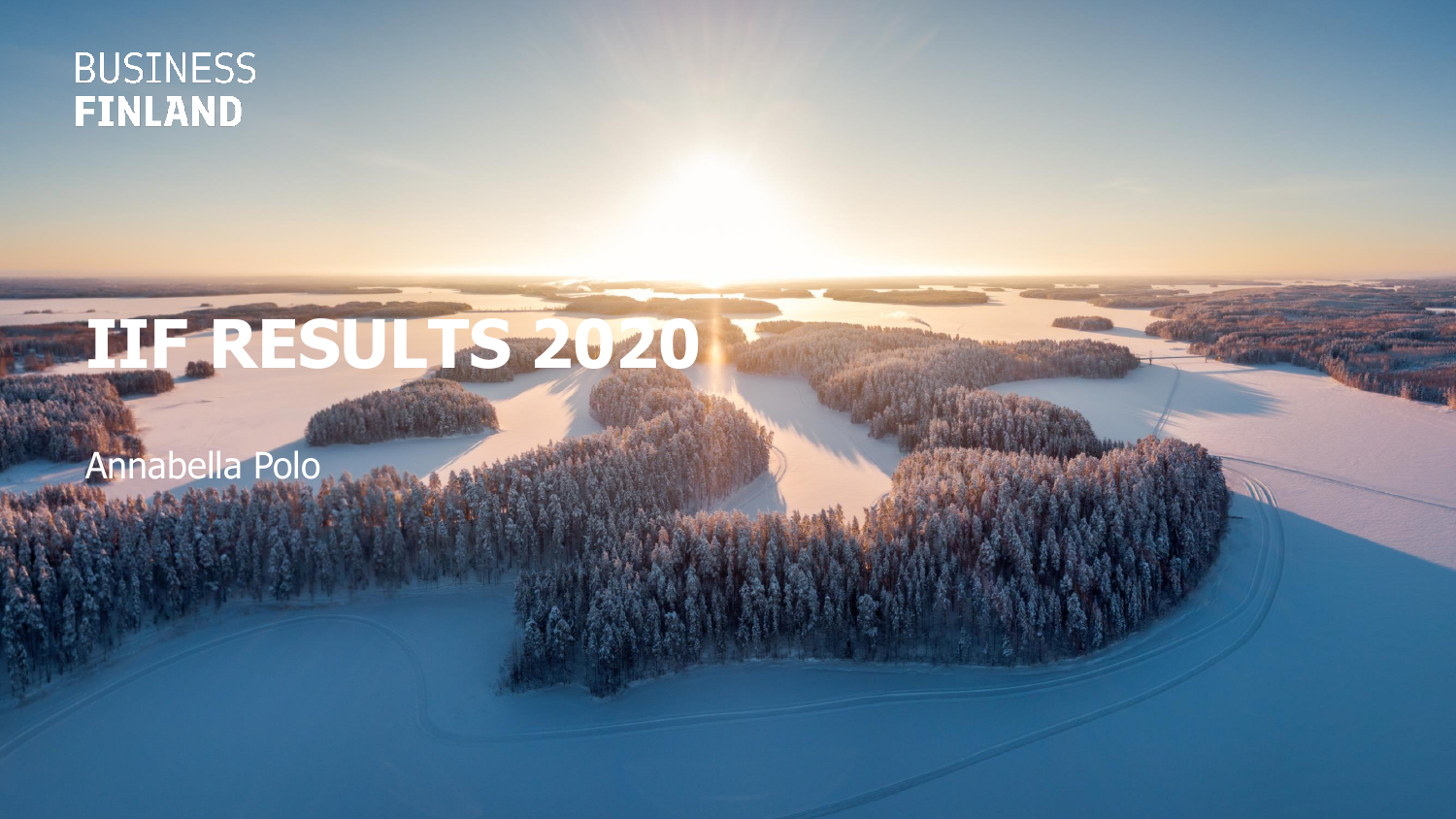# **INVEST IN FINLAND RESULTS 2019**



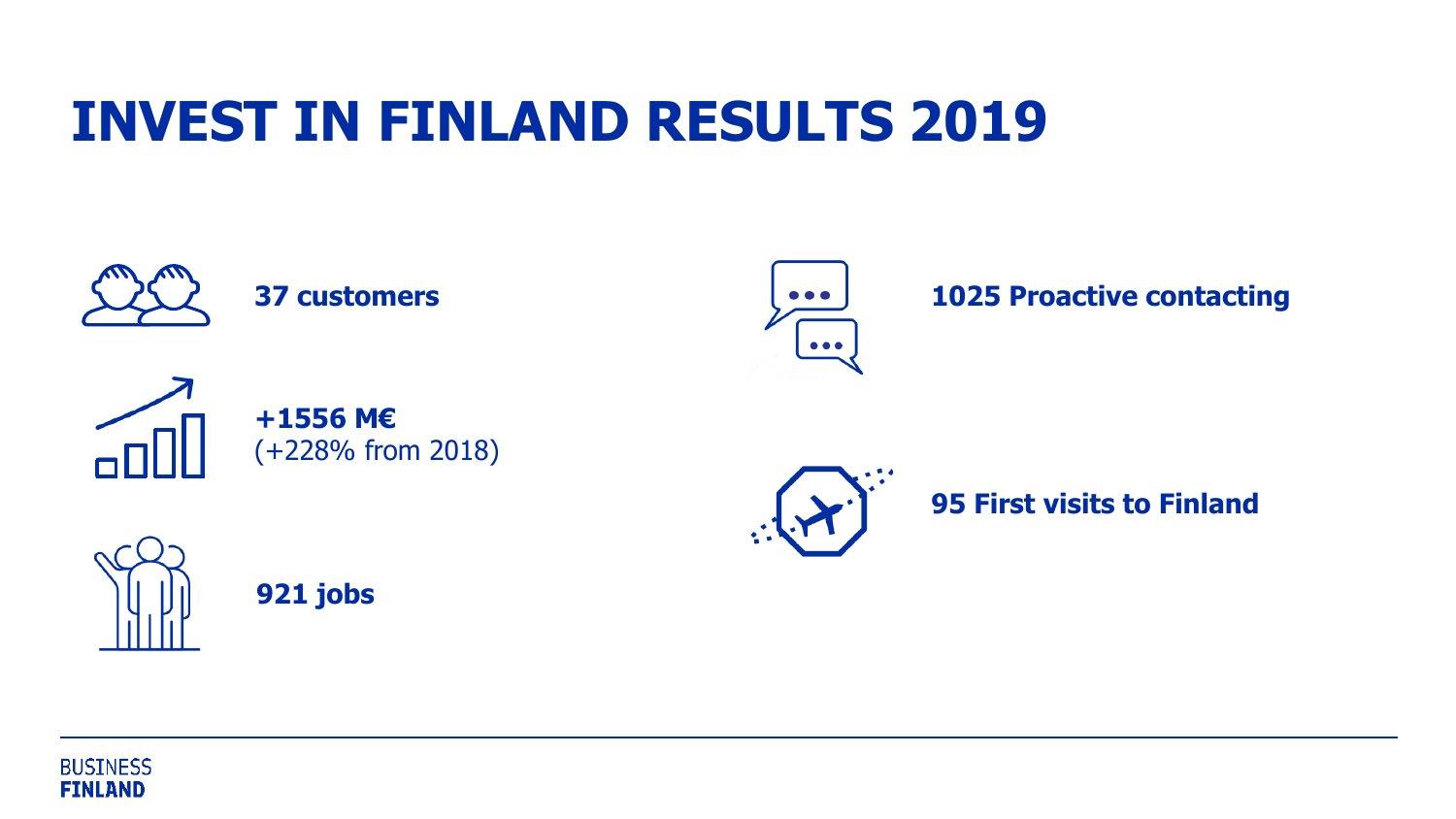#### **NEW AND ACQUIRED ESTABLISHMENTS BY FOREIGN OWNED COMPANIES IN FINLAND 2010–**



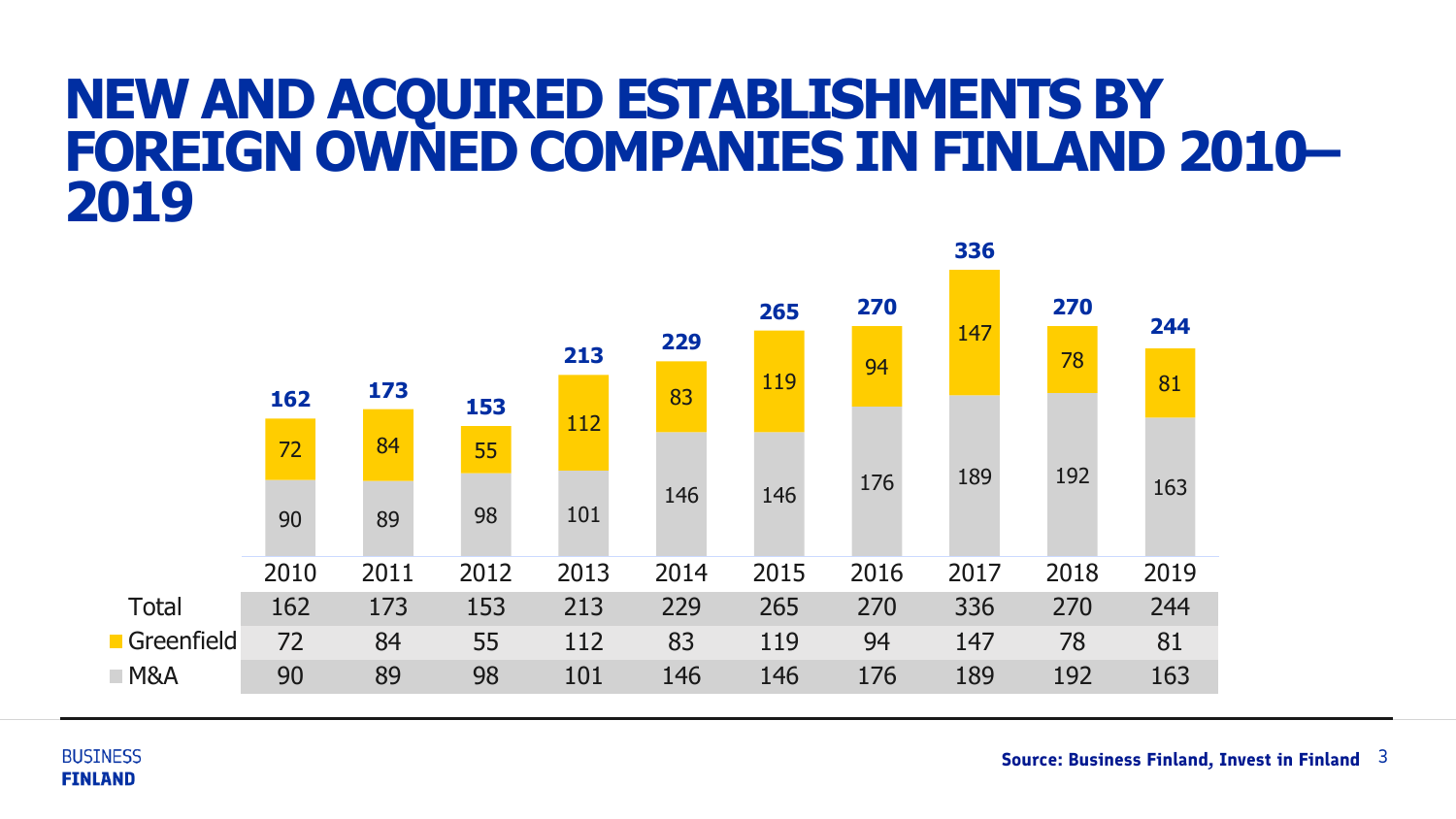#### **NEW & AQUIRED FOREIGN OWNED ESTABLISHMENTS BY ULTIMATE PARENT'S COUNTRY IN FINLAND 2015–2019**

**2015 2016 2017 2018 2019** 



**BUSINESS FINLAND** 

4 **Source: Business Finland, Invest in Finland**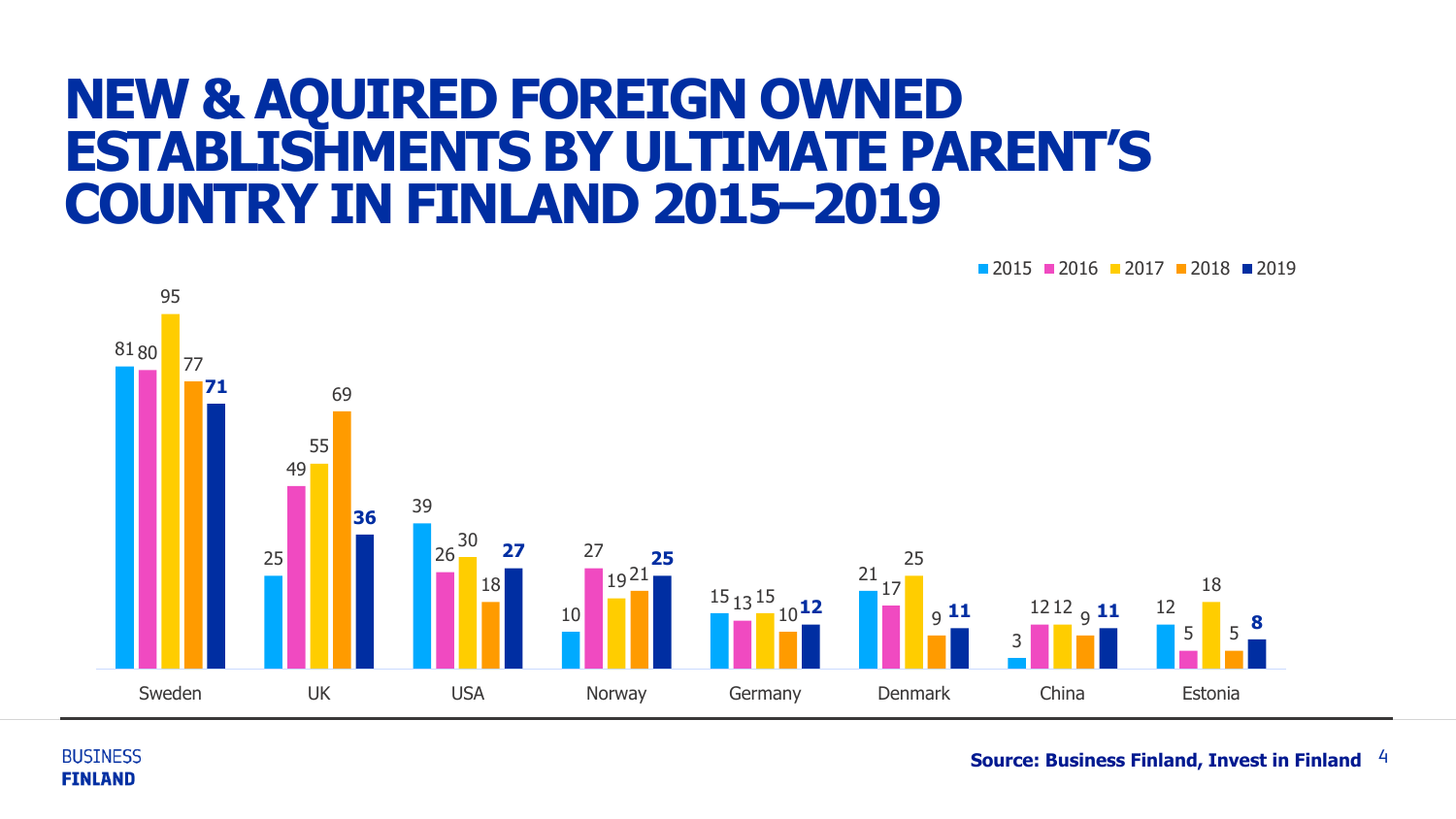#### **NEW & ACQUIRED FOREIGN OWNED ESTABLISHMENTS BY INDUSTRY IN FINLAND 2016–**



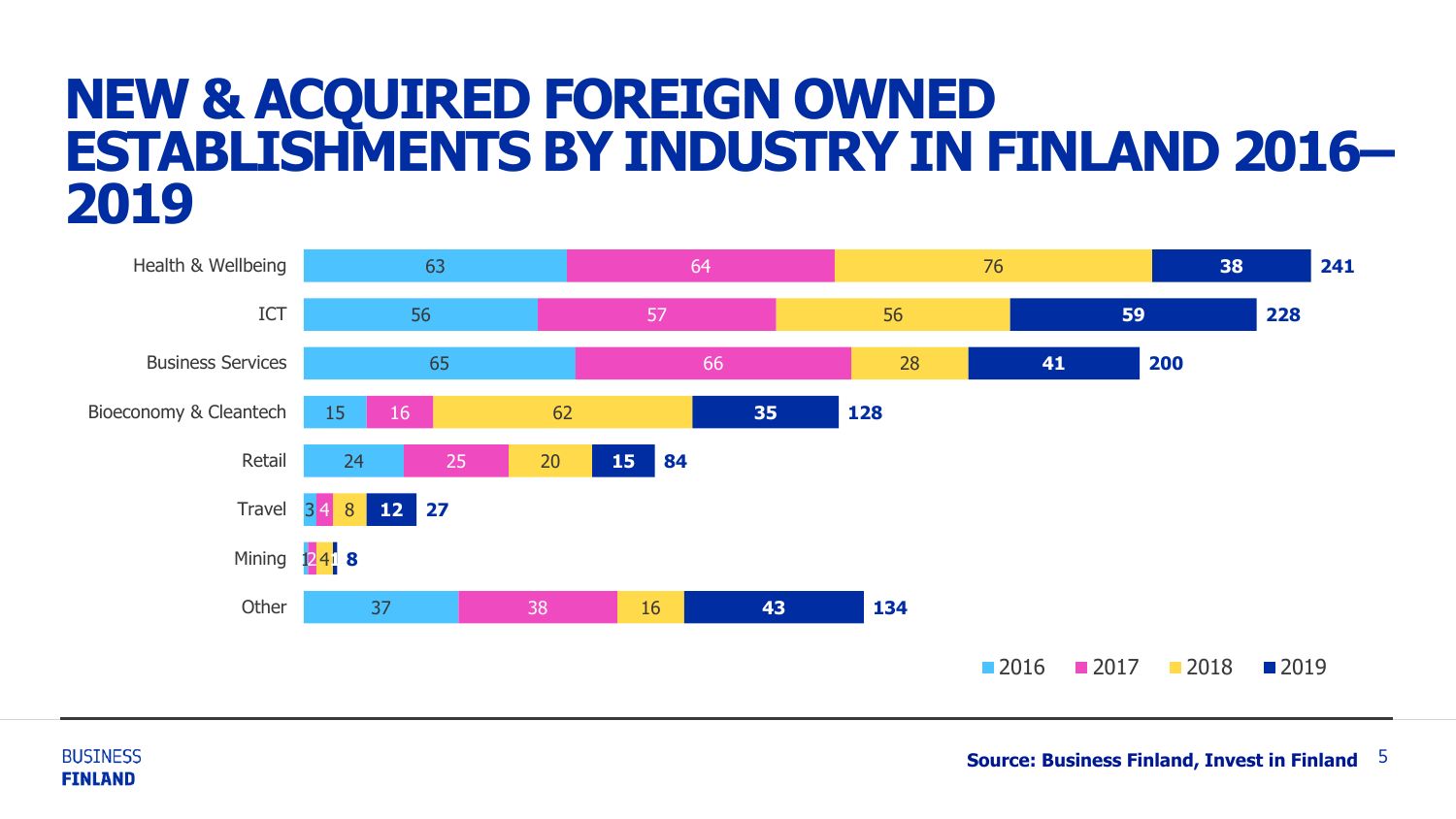# **NEW FDI BY FINNISH REGIONS 2019**



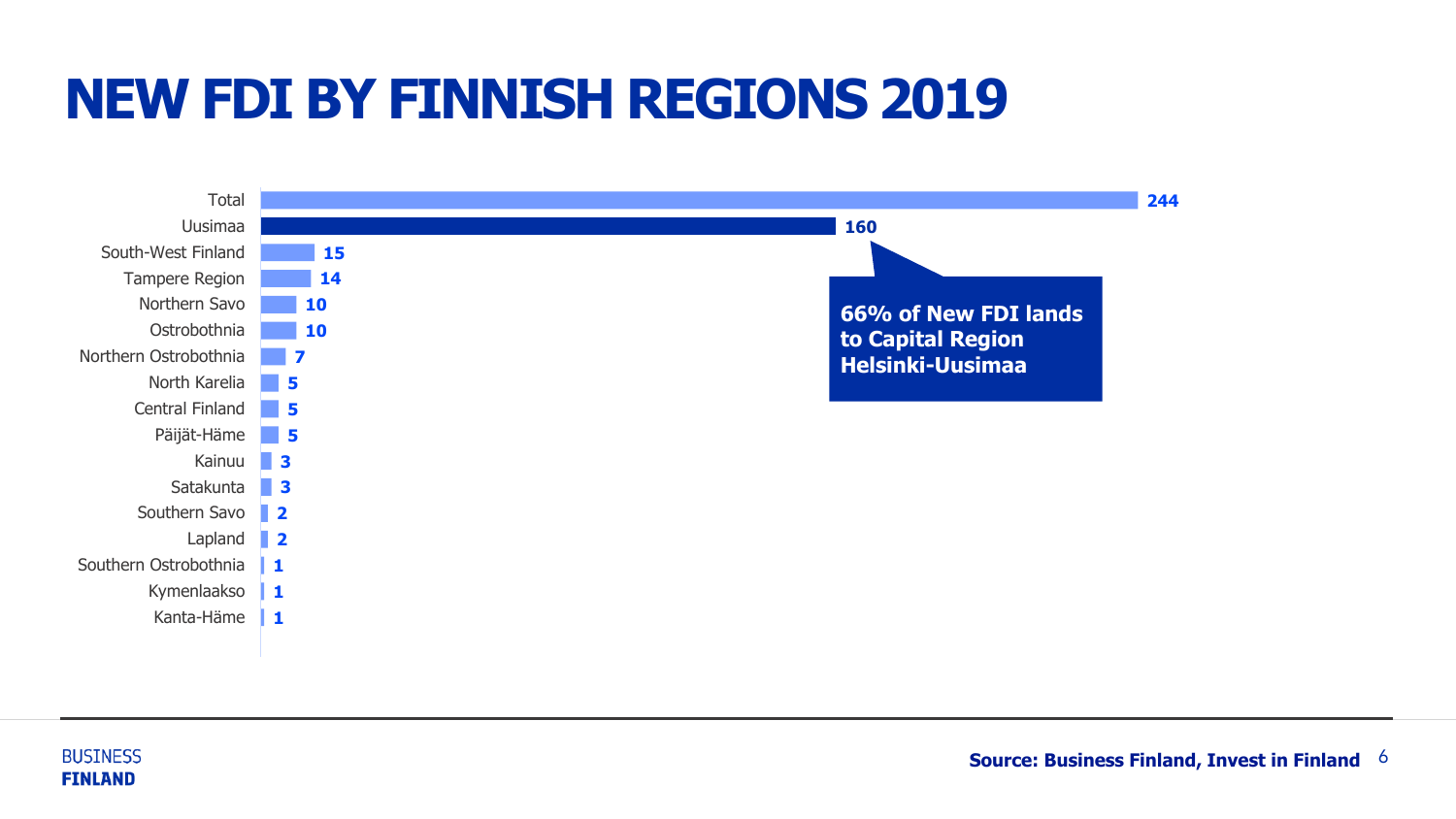## **FOREIGN OWNED COMPANIES IN FINLAND 2018**











7 **Source: Statistics Finland 2019** Next update 17.12.2020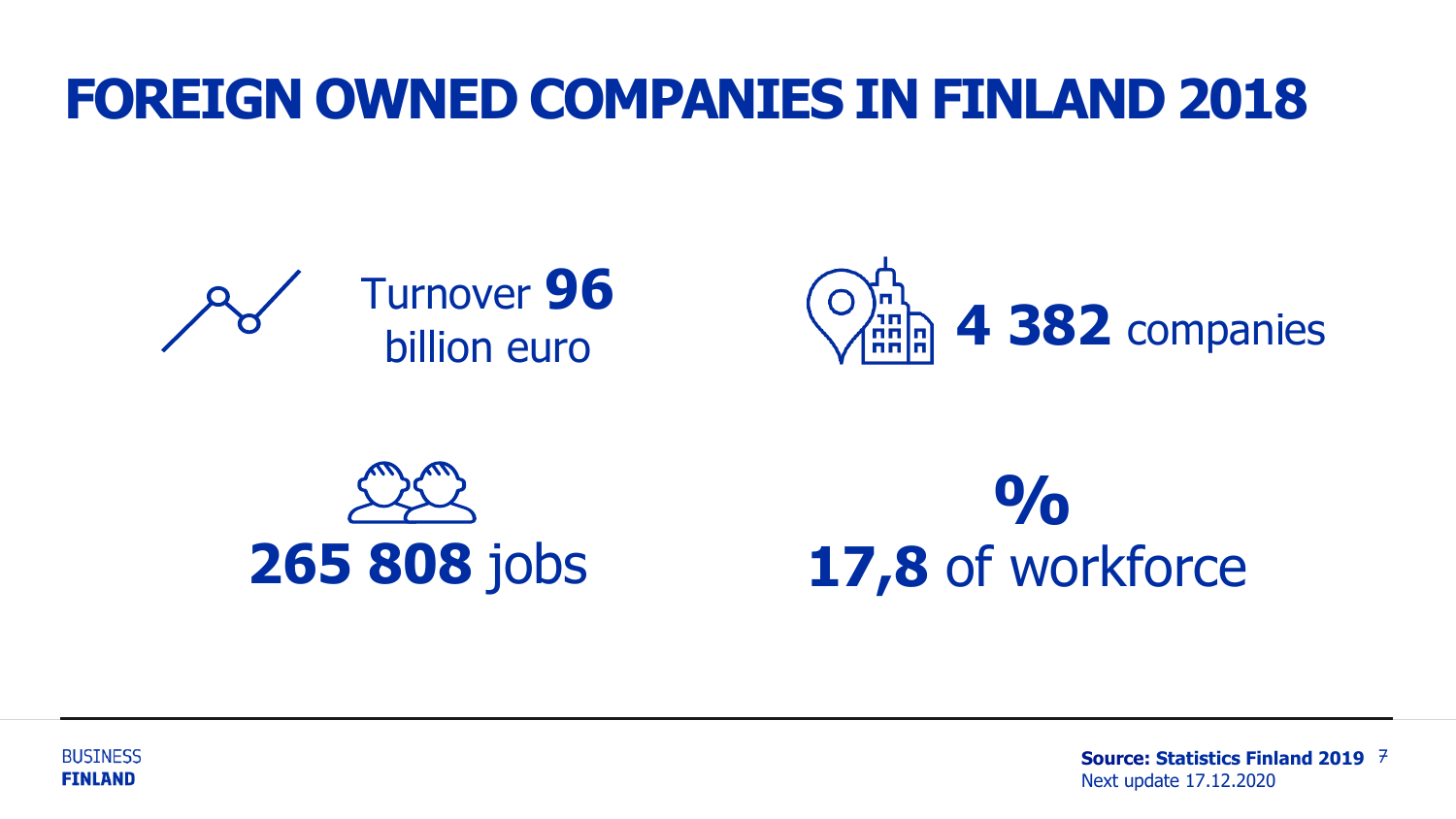### **FINLAND NRO. 1 FDI DESTINATION FOR FDI PROJECTS IN NORDICS 2018**

Finland strengthened its dominance as the Nordics' leading FDI country by topping the Nordic FDI leaderboard in 2018 for the  $7<sup>th</sup>$  consecutive year measured by number of projects secured. Finland secured more FDI in 2018 than the other Nordic countries combined.



Total number of FDI projects captured by each Nordic country (2009-18)



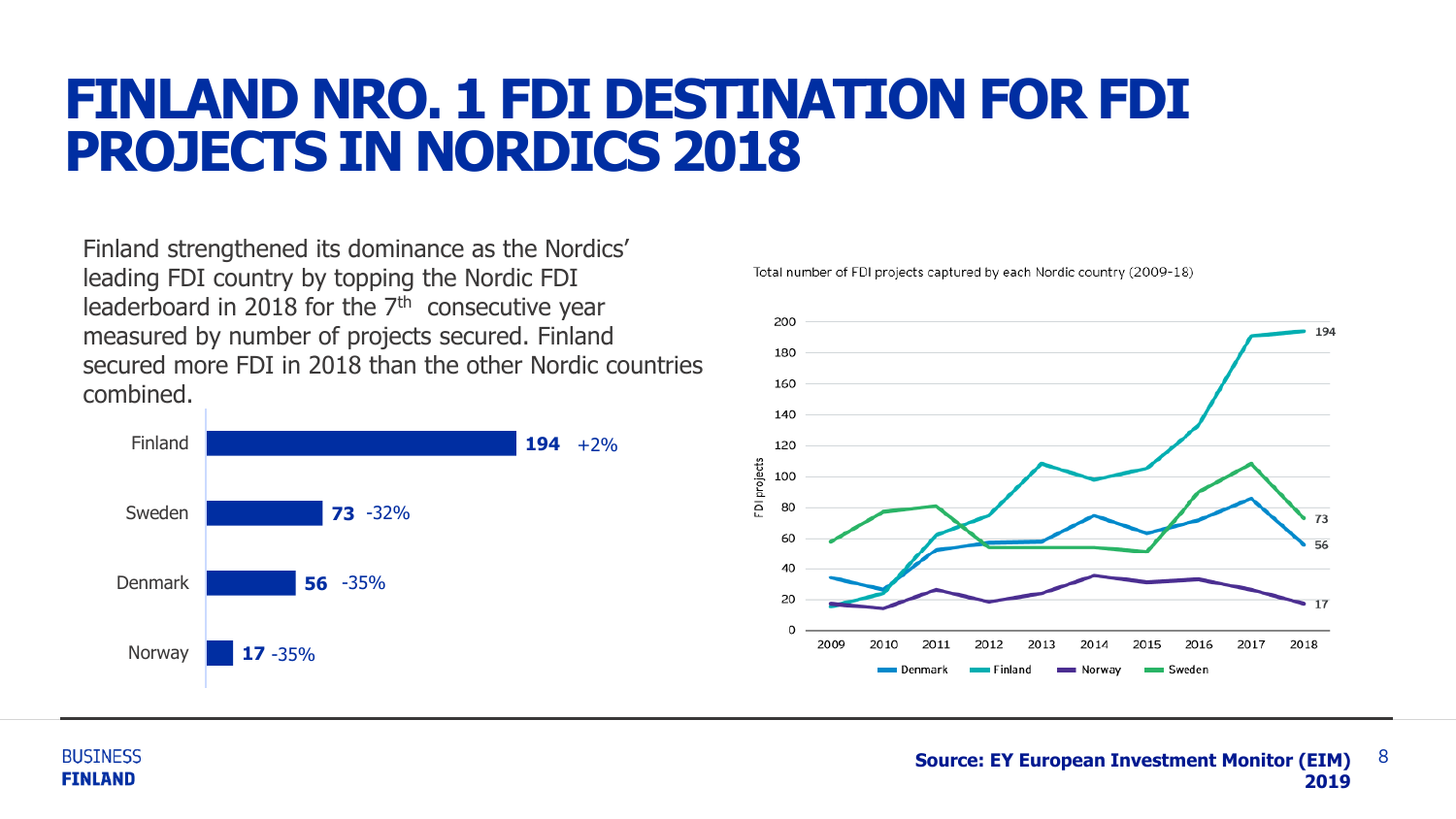# **HELSINKI POWERED AS THE MOST ATTRACTIVE LOCATION FOR FDI PROJECTS IN NORDICS**



In terms of the number of FDI projects secured in 2018, Helsinki continued to outperform the other Nordic cities with 95 projects (vs. 80 in 2017). This means that Helsinki alone secured 28% of foreign investment into the Nordics and attracted more projects than the remaining top 5 cities combined. In comparison with other European destinations, Helsinki maintained its status as a top 10 FDI city for the third year running.